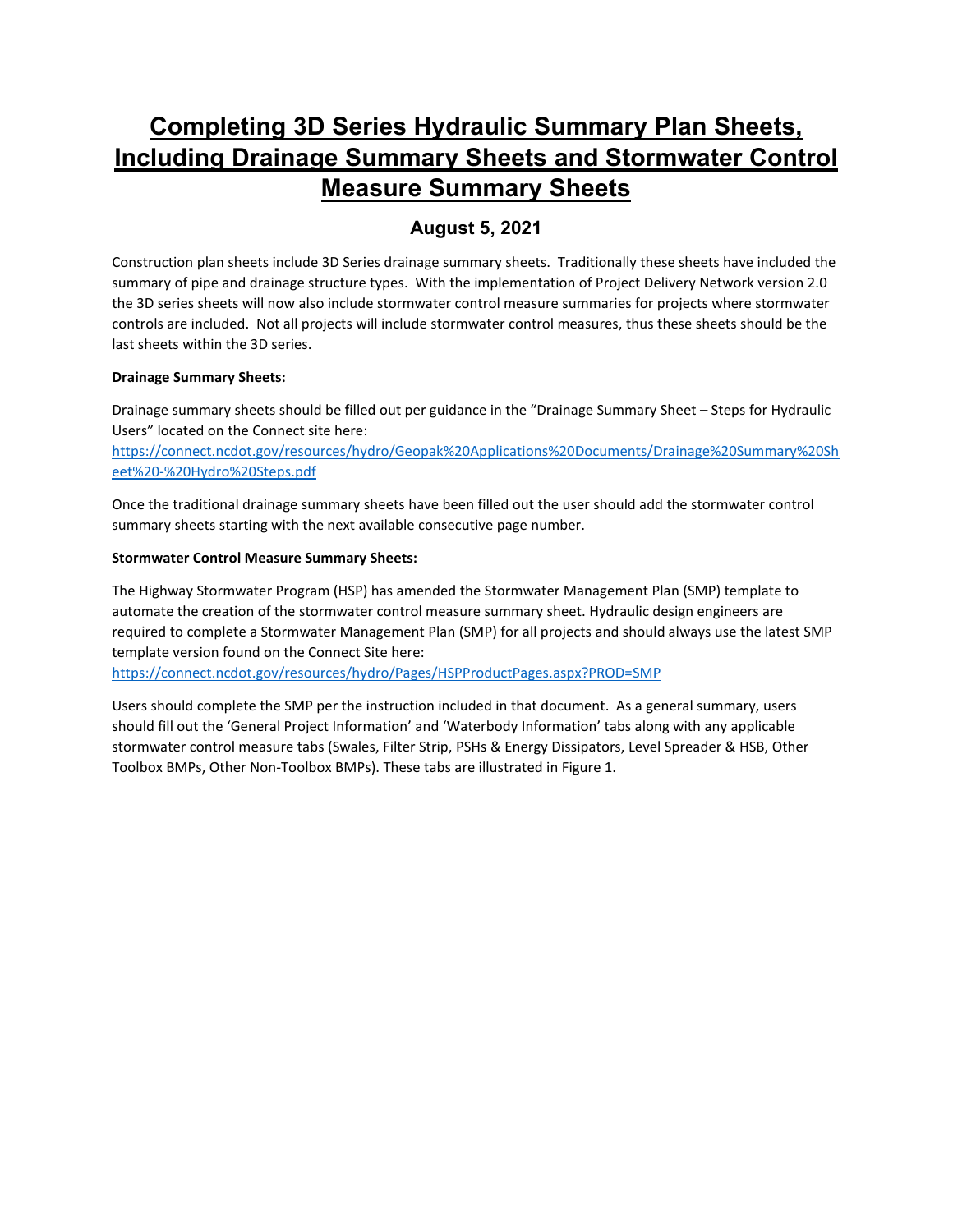#### **Figure 1. Stormwater Management Plan Template**

| $\overline{\mathbf{3}}$                                   | B                                                                                                                                                                                                                  | $\mathbf{C}$                       | D                     | E | F                       |                              | G                                  | н                      |                                       |                               | κ                           |      | м                      | N. | $\circ$ | P<br>Q                   | R |                    | $S$ $\vert$ $\vert$ $\vert$ $\vert$ $\vert$ $\vert$ $\vert$ |
|-----------------------------------------------------------|--------------------------------------------------------------------------------------------------------------------------------------------------------------------------------------------------------------------|------------------------------------|-----------------------|---|-------------------------|------------------------------|------------------------------------|------------------------|---------------------------------------|-------------------------------|-----------------------------|------|------------------------|----|---------|--------------------------|---|--------------------|-------------------------------------------------------------|
| $\overline{4}$<br>$\overline{5}$<br>$6\phantom{1}6$       | <b>North Carolina Department of Transportation</b><br>Highway<br>Stormwater<br><b>Highway Stormwater Program</b><br>STORMWATER MANAGEMENT PLAN<br>(Version 3.00; Released April 2021)<br><b>FOR NCDOT PROJECTS</b> |                                    |                       |   |                         |                              |                                    |                        |                                       |                               |                             |      |                        |    |         |                          |   |                    |                                                             |
| $\overline{7}$                                            | <b>WBS Element:</b>                                                                                                                                                                                                |                                    | TIP No.:              |   |                         | <b>County(ies):</b>          |                                    |                        |                                       |                               |                             | Page |                        | of |         |                          |   |                    |                                                             |
| $\boldsymbol{8}$                                          |                                                                                                                                                                                                                    |                                    |                       |   |                         |                              | <b>General Project Information</b> |                        |                                       |                               |                             |      |                        |    |         |                          |   |                    |                                                             |
| $\overline{9}$                                            | <b>WBS Element:</b>                                                                                                                                                                                                |                                    |                       |   | TIP Number:             |                              |                                    |                        |                                       | <b>Project Type:</b>          |                             |      | Date:                  |    |         |                          |   |                    |                                                             |
|                                                           | 10 NCDOT Contact:                                                                                                                                                                                                  |                                    |                       |   |                         |                              |                                    | Contractor / Designer: |                                       |                               |                             |      |                        |    |         |                          |   |                    |                                                             |
| $\begin{array}{r} 11 \\ 12 \\ 13 \\ 14 \\ 15 \end{array}$ |                                                                                                                                                                                                                    | <b>Address:</b>                    |                       |   |                         |                              |                                    |                        | <b>Address:</b>                       |                               |                             |      |                        |    |         |                          |   |                    |                                                             |
|                                                           |                                                                                                                                                                                                                    | Phone:                             |                       |   |                         |                              |                                    |                        | Phone:                                |                               |                             |      |                        |    |         |                          |   |                    |                                                             |
|                                                           |                                                                                                                                                                                                                    | Email:                             |                       |   |                         |                              |                                    |                        | Email:                                |                               |                             |      |                        |    |         |                          |   |                    |                                                             |
|                                                           | 16 City/Town:                                                                                                                                                                                                      |                                    |                       |   |                         |                              |                                    | County(ies):           |                                       |                               |                             |      |                        |    |         |                          |   |                    |                                                             |
|                                                           | 17 River Basin(s):                                                                                                                                                                                                 |                                    |                       |   |                         |                              |                                    | <b>CAMA County?</b>    |                                       |                               |                             |      |                        |    |         |                          |   |                    |                                                             |
|                                                           | 18 Wetlands within Project Limits?                                                                                                                                                                                 |                                    |                       |   |                         |                              |                                    |                        |                                       |                               |                             |      |                        |    |         |                          |   |                    |                                                             |
| 19                                                        |                                                                                                                                                                                                                    |                                    |                       |   |                         |                              | <b>Project Description</b>         |                        |                                       |                               |                             |      |                        |    |         |                          |   |                    |                                                             |
| $20\,$                                                    | Project Length (lin. miles or feet):                                                                                                                                                                               |                                    |                       |   |                         | <b>Surrounding Land Use:</b> |                                    |                        |                                       |                               |                             |      |                        |    |         |                          |   |                    |                                                             |
| 21                                                        |                                                                                                                                                                                                                    |                                    |                       |   | <b>Proposed Project</b> |                              |                                    |                        |                                       |                               | <b>Existing Site</b><br>ac. |      |                        |    |         |                          |   |                    |                                                             |
|                                                           | 22 Project Built-Upon Area (ac.)<br><b>Typical Cross Section Description:</b>                                                                                                                                      |                                    |                       |   |                         | lac.                         |                                    |                        |                                       |                               |                             |      |                        |    |         |                          |   |                    |                                                             |
| 23                                                        |                                                                                                                                                                                                                    |                                    |                       |   |                         |                              |                                    |                        |                                       |                               |                             |      |                        |    |         |                          |   |                    |                                                             |
|                                                           | 24 Annual Avg Daily Traffic (veh/hr/day):                                                                                                                                                                          |                                    | Design/Future:        |   |                         |                              | Year:                              |                        | Existing:                             |                               |                             |      | Year                   |    |         |                          |   |                    |                                                             |
|                                                           | <b>General Project Narrative:</b><br>(Description of Minimization of Water<br><b>Quality Impacts)</b>                                                                                                              |                                    |                       |   |                         |                              |                                    |                        | Stormwater Control Measure (SCM) tabs | SCM<br>Summary<br>(automated) |                             |      |                        |    |         |                          |   |                    |                                                             |
|                                                           | $\leftarrow$<br>$\cdots$                                                                                                                                                                                           | <b>General Project Information</b> | Waterbody Information |   | Swales                  | <b>Filter Strip</b>          |                                    | PSHs & Energy Diss.    | Level Spreader & HSB                  |                               | <b>Other Toolbox BMPs</b>   |      | Other Non-Toolbox BMPs |    |         | <b>Bridge to Culvert</b> |   | <b>SCM Summary</b> | CAN  (+)                                                    |

As a user completes the SCM tabs on the SMP, the SCM Summary tab will be auto populated and sorted by plan sheet number, alignment (L, Y1, etc.), and Station. After completion of the SCM tabs, the user should click on the SCM Summary tab. The table should be complete and sorted. The user should complete the Computed By and Checked By with dates box in the upper left corner of the first sheet, cells D7, D8, F7, and F8 (see Figure 2). The user should also fill in the next consecutive 3D series plan sheet number in the upper right corner of the first sheet, cell Z8. Any additional sheets will be automatically numbered. All other cells within the worksheet should be locked and non-editable.

| <b>OMPUTED BY</b>  |                 |                                               | DATE:       |                |                 |          |                  |                |                                        |                                | $(03-02-21)$   |                 |          |           |                |                                                            |      |                | <b>PROJECT NO</b> |          | <b>SHEET NO.</b> |
|--------------------|-----------------|-----------------------------------------------|-------------|----------------|-----------------|----------|------------------|----------------|----------------------------------------|--------------------------------|----------------|-----------------|----------|-----------|----------------|------------------------------------------------------------|------|----------------|-------------------|----------|------------------|
| <b>CHECKED BY:</b> |                 |                                               | DATE:       |                |                 |          |                  |                |                                        |                                |                |                 |          |           |                |                                                            |      |                |                   |          |                  |
|                    |                 |                                               |             |                |                 |          |                  |                |                                        | <b>STATE OF NORTH CAROLINA</b> |                |                 |          |           |                |                                                            |      |                |                   |          |                  |
|                    |                 |                                               |             |                |                 |          |                  |                |                                        |                                |                |                 |          |           |                | DIVISION OF HIGHWAYS Next available 3D series sheet number |      |                |                   |          |                  |
|                    |                 |                                               |             |                |                 |          | user information |                |                                        |                                |                |                 |          |           |                |                                                            |      |                |                   |          |                  |
|                    |                 | <b>SUMMARY OF STORMWATER CONTROL MEASURES</b> |             |                |                 |          |                  |                | SUMMARY OF STORMWATER CONTROL MEASURES |                                |                |                 |          |           |                | SUMMARY OF STORMWATER CONTROL MEASURES                     |      |                |                   |          |                  |
|                    | COM\$1<br>SHEET | SCM TYPE                                      | <b>LINE</b> | <b>STATION</b> | Location        | Lutitude | Longitude        | CONST<br>SHEET | SCM TYPE                               | LINE                           | <b>STATION</b> | lecation        | Latitude | Longitude | CONST<br>SHEET | SCM TYPE                                                   | LINE | <b>STATION</b> | Location          | Lutitude | Longitude        |
|                    | NO.             |                                               |             |                | <b>LT/RT/CL</b> |          |                  | NO.            |                                        |                                |                | <b>IT/RT/CL</b> |          |           | MO.            |                                                            |      |                | <b>IT/RT/CL</b>   |          |                  |
|                    |                 |                                               |             |                |                 |          |                  |                |                                        |                                |                |                 |          |           |                |                                                            |      |                |                   |          |                  |
|                    |                 |                                               |             |                |                 |          |                  |                |                                        |                                |                |                 |          |           |                |                                                            |      |                |                   |          |                  |
|                    |                 |                                               |             |                |                 |          |                  |                |                                        |                                |                |                 |          |           |                |                                                            |      |                |                   |          |                  |
|                    |                 |                                               |             |                |                 |          |                  |                |                                        |                                |                |                 |          |           |                |                                                            |      |                |                   |          |                  |
|                    |                 |                                               |             |                |                 |          |                  |                |                                        |                                |                |                 |          |           |                |                                                            |      |                |                   |          |                  |
|                    |                 |                                               |             |                |                 |          |                  |                |                                        |                                |                |                 |          |           |                |                                                            |      |                |                   |          |                  |
|                    |                 |                                               |             |                |                 |          |                  |                |                                        |                                |                |                 |          |           |                |                                                            |      |                |                   |          |                  |
|                    |                 |                                               |             |                |                 |          |                  |                |                                        |                                |                |                 |          |           |                |                                                            |      |                |                   |          |                  |
|                    |                 |                                               |             |                |                 |          |                  |                |                                        |                                |                |                 |          |           |                |                                                            |      |                |                   |          |                  |
|                    |                 |                                               |             |                |                 |          |                  |                |                                        |                                |                |                 |          |           |                |                                                            |      |                |                   |          |                  |
|                    |                 |                                               |             |                |                 |          |                  |                |                                        |                                |                |                 |          |           |                |                                                            |      |                |                   |          |                  |
|                    |                 |                                               |             |                |                 |          |                  |                |                                        |                                |                |                 |          |           |                |                                                            |      |                |                   |          |                  |
|                    |                 |                                               |             |                |                 |          |                  |                |                                        |                                |                |                 |          |           |                |                                                            |      |                |                   |          |                  |
|                    |                 |                                               |             |                |                 |          |                  |                |                                        |                                |                |                 |          |           |                |                                                            |      |                |                   |          |                  |
|                    |                 |                                               |             |                |                 |          |                  |                |                                        |                                |                |                 |          |           |                |                                                            |      |                |                   |          |                  |
|                    |                 |                                               |             |                |                 |          |                  |                |                                        |                                |                |                 |          |           |                |                                                            |      |                |                   |          |                  |
|                    |                 |                                               |             |                |                 |          |                  |                |                                        |                                |                |                 |          |           |                |                                                            |      |                |                   |          |                  |
|                    |                 |                                               |             |                |                 |          |                  |                |                                        |                                |                |                 |          |           |                |                                                            |      |                |                   |          |                  |
|                    |                 |                                               |             |                |                 |          |                  |                |                                        |                                |                |                 |          |           |                |                                                            |      |                |                   |          |                  |
|                    |                 |                                               |             |                |                 |          |                  |                |                                        |                                |                |                 |          |           |                |                                                            |      |                |                   |          |                  |
|                    |                 |                                               |             |                |                 |          |                  |                |                                        |                                |                |                 |          |           |                |                                                            |      |                |                   |          |                  |
|                    |                 |                                               |             |                |                 |          |                  |                |                                        |                                |                |                 |          |           |                |                                                            |      |                |                   |          |                  |
|                    |                 |                                               |             |                |                 |          |                  |                |                                        |                                |                |                 |          |           |                |                                                            |      |                |                   |          |                  |
|                    |                 |                                               |             |                |                 |          |                  |                |                                        |                                |                |                 |          |           |                |                                                            |      |                |                   |          |                  |
|                    |                 |                                               |             |                |                 |          |                  |                |                                        |                                |                |                 |          |           |                |                                                            |      |                |                   |          |                  |
|                    |                 |                                               |             |                |                 |          |                  |                |                                        |                                |                |                 |          |           |                |                                                            |      |                |                   |          |                  |
|                    |                 |                                               |             |                |                 |          |                  |                |                                        |                                |                |                 |          |           |                |                                                            |      |                |                   |          |                  |
|                    |                 |                                               |             |                |                 |          |                  |                |                                        |                                |                |                 |          |           |                |                                                            |      |                |                   |          |                  |
|                    |                 |                                               |             |                |                 |          |                  |                |                                        |                                |                |                 |          |           |                |                                                            |      |                |                   |          |                  |

#### **Figure 2. Stormwater Control Measure Summary Sheet**